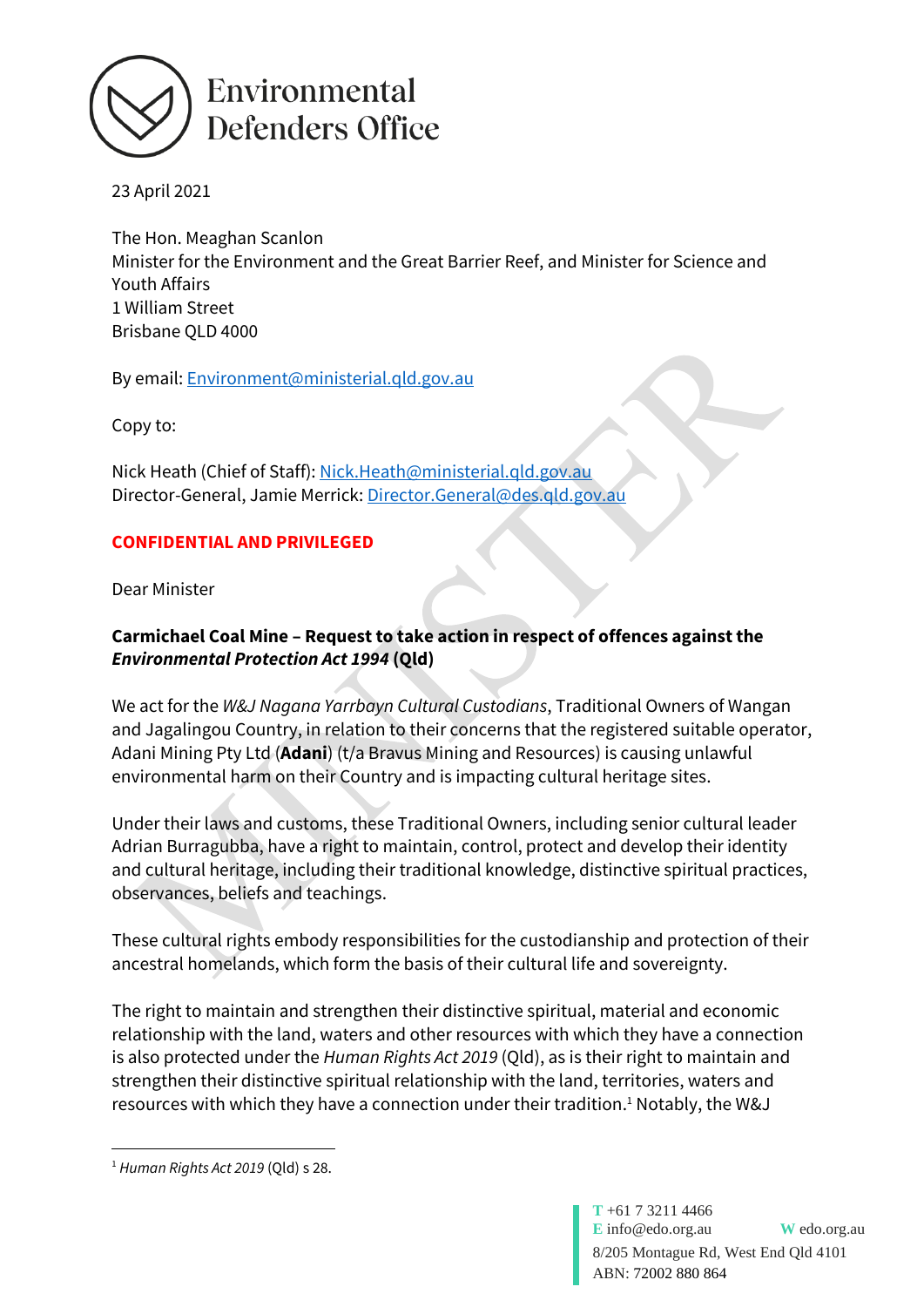Nagana Yarrbayn Cultural Custodians did not give free prior and informed consent for Adani Mining Pty Ltd to use its lands, waters or resources or impact its culturally significant sites. Rather, the Native Title process was used by the State and Adani to forcibly exclude W&J Nagana Yarrbayn Cultural Custodians from their country, including a site used for ceremonial purposes, without their consent or prior knowledge.

The W&J Nagana Yarrbayn Cultural Custodians have particular responsibilities in relation to Jagalingou estates where Adani's Carmichael Coal Mine is under development.

As proud Traditional Owners of Wangan and Jagalingou Country, they act to protect sacred sites and look after the land, water, people, stories and totems which are central to the maintenance of identity, laws and cultural rights.

"Our spirits and the spirits of our ancestors travel above, through and under the ground of our country." - Adrian Burragubba

The W&J Nagana Yarrbayn Cultural Custodians' right to conserve and protect the environment and productive capacity of their land, territories, waters, resources and sacred sites and the right not to be subjected to forced destruction of their culture can't be limited unless it is reasonable and demonstrably justifiable.<sup>2</sup>

Our client has been alerted to allegations of a series of prolonged incidents occurring on the site of the Carmichael Coal Mine under Environmental Authority EPML01470513 (**EA**) as held by Adani. The matters outlined below give rise to serious concerns that Adani is in breach of its EA conditions and other obligations under the *Environmental Protection Act 1994* (Qld) (**EP Act**). Our client asks you, or your Department, to investigate these matters and bring a proceeding under s 505 of the EPA to remedy or restrain any offences against the EP Act arising out of the following :

- A. Reports of failure to maintain and repair machinery which has leaked a substantial amount of engine oil directly to land without authority;
- B. Reports of deposit of wastewater/greywater from the mine accommodation camp kitchen facilities directly to land without authority;
- C. Failure to notify the administering authority in writing after becoming aware of the notifiable incident of environmental harm in A-B above and take action to mitigate or remediate the environmental harm in breach of conditions A10-11; and
- D. Failure to finalise a baseline groundwater dataset that complies with condition E3b) at least 90 days prior to commencement of box cut excavation, and failure to comply with condition E4 by implementing a Groundwater Management and

<sup>2</sup> *Human Rights Act 2019* (Qld) s 13, 28.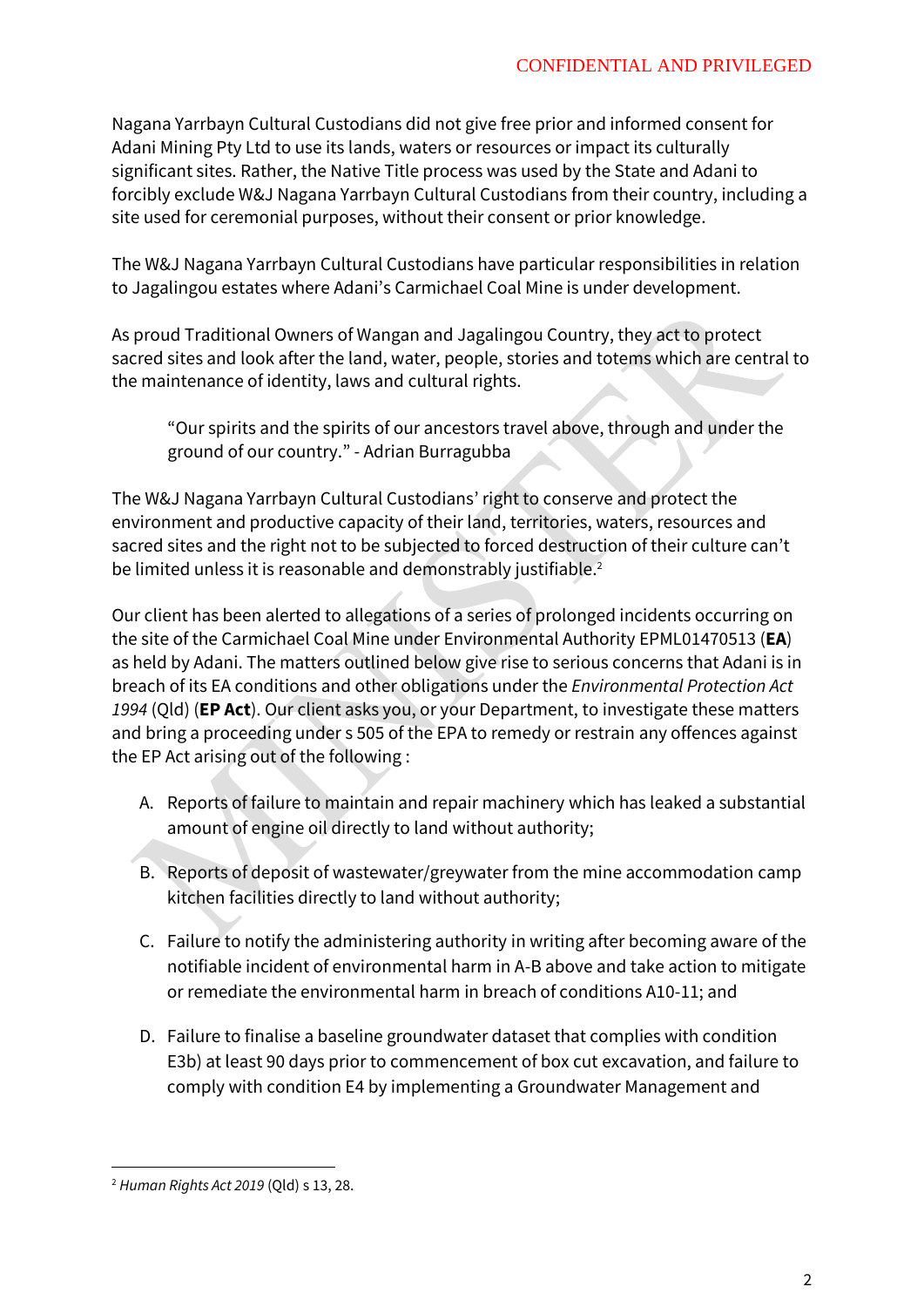Monitoring Plan (**GMMP**) that relies on an incomplete baseline groundwater dataset.

A legal brief establishing a case for investigation action under the EP Act is **attached** as **Annexure A.** Key approvals and supporting documents are **[linked here via sharepoint](https://edonsw.sharepoint.com/:f:/s/EDO-Brisbane-Public/EnfMsgE7n-9EnilXYvidFIsBgUTttB6dcDrc1EictkHNDA?e=ibAdl1)** in a supporting **Brief**.

Our client is particularly concerned that the potentially wilful or recklessly indifferent nature of the harm which is reported indicates a disregard for the conditions of its environmental authority. Failure to ensure Adani's compliance places cultural and sacred places at risk of further harm.

Any environmental harm which occurs under Adani's auspice, beyond the bounds of what has been authorised should be immediately actioned. In the absence of such action taken by the administering authority, W&J Nagana Yarrbayn Cultural Custodians may be required to take civil enforcement action under s505 of the EP Act to protect their Country and cultural rights.

We urgently request that you investigate these matters and that the Director-General as administering authority take any necessary enforcement action to prevent further environmental harm and adverse impacts to cultural heritage and sites. Having regard to the matters raised, which include potential wilful contraventions of the EP Act, our client also requests that your Department reconsiders whether it is satisfied that Adani is suitable to be registered as a suitable operator having regard to Adani's environmental record, under s 318K(b) of the EP Act.

## **Request to take urgent enforcement actions to protect culturally significant sites**

As the potential contamination of groundwater, and failure to complete and implement a baseline groundwater dataset and GMMP prior to box cut threaten harm to cultural sites including the Doongmabulla Springs Complex, our client requests:

- 1. a meeting; and
- 2. urgent action to investigate and restrain and remedy any offences against the EP Act; and
- 3. your reply to the requests in the preceding two paragraphs by **30 April 2021.**

This letter and its enclosures are privileged, being intended for use in potential legal proceedings and are not to be disclosed to Adani or any third party. Our client does not waive confidentiality and privilege over this information, and it is provided only on the basis that it is to be kept strictly confidential and used for the restricted purpose of investigating the matters raised, pursuing enforcement action against Adani or prosecuting Adani for an offence.